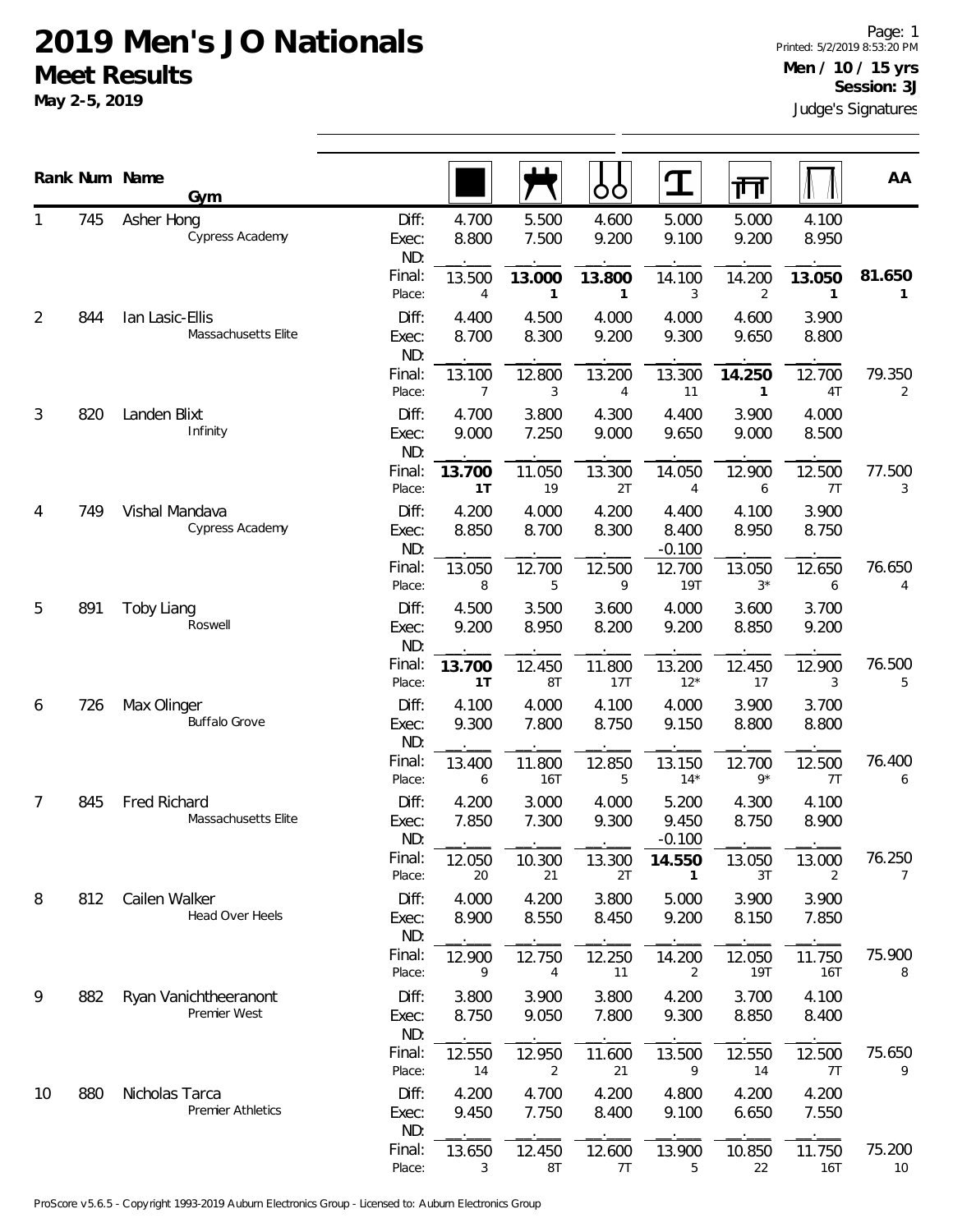## **2019 Men's JO Nationals Meet Results**

**May 2-5, 2019**

|            |     | Rank Num Name<br>Gym                                |                       |                 |                | ŌŌ              | Ţ                          | गंग            |                 | AA                   |
|------------|-----|-----------------------------------------------------|-----------------------|-----------------|----------------|-----------------|----------------------------|----------------|-----------------|----------------------|
| 11         | 722 | Justin Ciccone<br>Bright Raven                      | Diff:<br>Exec:<br>ND: | 4.000<br>8.700  | 3.500<br>8.350 | 3.500<br>8.900  | 4.300<br>9.400             | 3.200<br>9.300 | 3.000<br>9.000  |                      |
|            |     |                                                     | Final:<br>Place:      | 12.700<br>10T   | 11.850<br>15   | 12.400<br>10    | 13.700<br>7                | 12.500<br>15T  | 12.000<br>13    | 75.150<br>11         |
| 12         | 893 | <b>Grant Guerrero</b><br><b>SCATS</b>               | Diff:<br>Exec:<br>ND: | 4.000<br>8.600  | 3.800<br>8.550 | 4.100<br>8.500  | 3.200<br>9.100             | 4.100<br>8.950 | 2.800<br>9.000  |                      |
|            |     |                                                     | Final:<br>Place:      | 12.600<br>13    | 12.350<br>11   | 12.600<br>7T    | 12.300<br>21               | 13.050<br>$3*$ | 11.800<br>15    | 74.700<br>12         |
| 13         | 724 | Tai Gopaul<br><b>Buffalo Grove</b>                  | Diff:<br>Exec:<br>ND: | 4.000<br>8.400  | 3.700<br>8.550 | 3.700<br>8.150  | 4.000<br>9.150             | 3.600<br>9.200 | 3.900<br>8.050  |                      |
|            |     |                                                     | Final:<br>Place:      | 12.400<br>17    | 12.250<br>12   | 11.850<br>16    | 13.150<br>$14*$            | 12.800<br>7T   | 11.950<br>14    | 74.400<br>13         |
| 14         | 754 | Luke McFarland<br>Daggett's                         | Diff:<br>Exec:<br>ND: | 4.500<br>7.050  | 3.900<br>8.000 | 3.700<br>8.400  | 4.200<br>9.200<br>$-0.300$ | 4.600<br>8.200 | 4.500<br>8.200  |                      |
|            |     |                                                     | Final:<br>Place:      | 11.550<br>22    | 11.900<br>13T  | 12.100<br>13T   | 13.100<br>16T              | 12.800<br>7T   | 12.700<br>4T    | 74.150<br>14         |
| 15         | 883 | Nathan York<br>Premier West                         | Diff:<br>Exec:<br>ND: | 4.200<br>9.250  | 3.800<br>8.700 | 3.800<br>7.700  | 4.000<br>9.200             | 3.800<br>8.800 | 3.800<br>7.000  |                      |
|            |     |                                                     | Final:<br>Place:      | 13.450<br>5     | 12.500<br>$6*$ | 11.500<br>22    | 13.200<br>$12*$            | 12.600<br>12T  | 10.800<br>21    | 74.050<br>15         |
| 16         | 825 | Kaleb Harder<br><b>Iron Cross</b>                   | Diff:<br>Exec:<br>ND: | 3.500<br>8.800  | 3.800<br>8.700 | 4.000<br>7.800  | 4.000<br>8.700             | 3.900<br>8.600 | 3.500<br>8.200  |                      |
|            |     |                                                     | Final:<br>Place:      | 12.300<br>18    | 12.500<br>$6*$ | 11.800<br>$17*$ | 12.700<br>19T              | 12.500<br>15T  | 11.700<br>18    | 73.500<br>16         |
| 17         | 797 | Adriel Perales-Valencia<br><b>Gym World Central</b> | Diff:<br>Exec:<br>ND: | 4.100<br>8.050  | 3.300<br>8.600 | 4.600<br>8.050  | 4.000<br>8.900<br>$-0.100$ | 3.900<br>8.700 | 3.600<br>7.500  |                      |
|            |     |                                                     | Final:<br>Place:      | 12.150<br>19    | 11.900<br>13T  | 12.650<br>6     | 12.800<br>18               | 12.600<br>12T  | 11.100<br>$19*$ | 73.200<br>17         |
| 18T        | 767 | <b>Ricky Mays</b><br>EnRich Gym                     | Diff:<br>Exec:<br>ND: | 3.600<br>8.850  | 3.900<br>8.500 | 4.000<br>8.100  | 4.800<br>9.150<br>$-0.100$ | 3.700<br>8.350 | 3.500<br>6.650  |                      |
|            |     |                                                     | Final:<br>Place:      | 12.450<br>15T   | 12.400<br>10   | 12.100<br>13T   | 13.850<br>6                | 12.050<br>19T  | 10.150<br>22    | 73.000<br>18T        |
| <b>18T</b> | 768 | Matthew Nguyen<br>EnRich Gym                        | Diff:<br>Exec:<br>ND: | 4.200<br>8.500  | 3.800<br>7.950 | 4.300<br>7.450  | 4.000<br>9.200<br>$-0.100$ | 3.500<br>7.950 | 3.800<br>8.450  |                      |
|            |     |                                                     | Final:<br>Place:      | 12.700<br>$10*$ | 11.750<br>18   | 11.750<br>20    | 13.100<br>16T              | 11.450<br>21   | 12.250<br>11    | 73.000<br><b>18T</b> |
| 20         | 827 | Erich Upton<br>Iron Cross                           | Diff:<br>Exec:<br>ND: | 4.200<br>8.500  | 3.800<br>8.000 | 4.100<br>8.100  | 2.800<br>8.500             | 4.000<br>8.300 | 3.700<br>8.600  |                      |
|            |     |                                                     | Final:<br>Place:      | 12.700<br>$10*$ | 11.800<br>16T  | 12.200<br>12    | 11.300<br>22               | 12.300<br>18   | 12.300<br>10    | 72.600<br>20         |